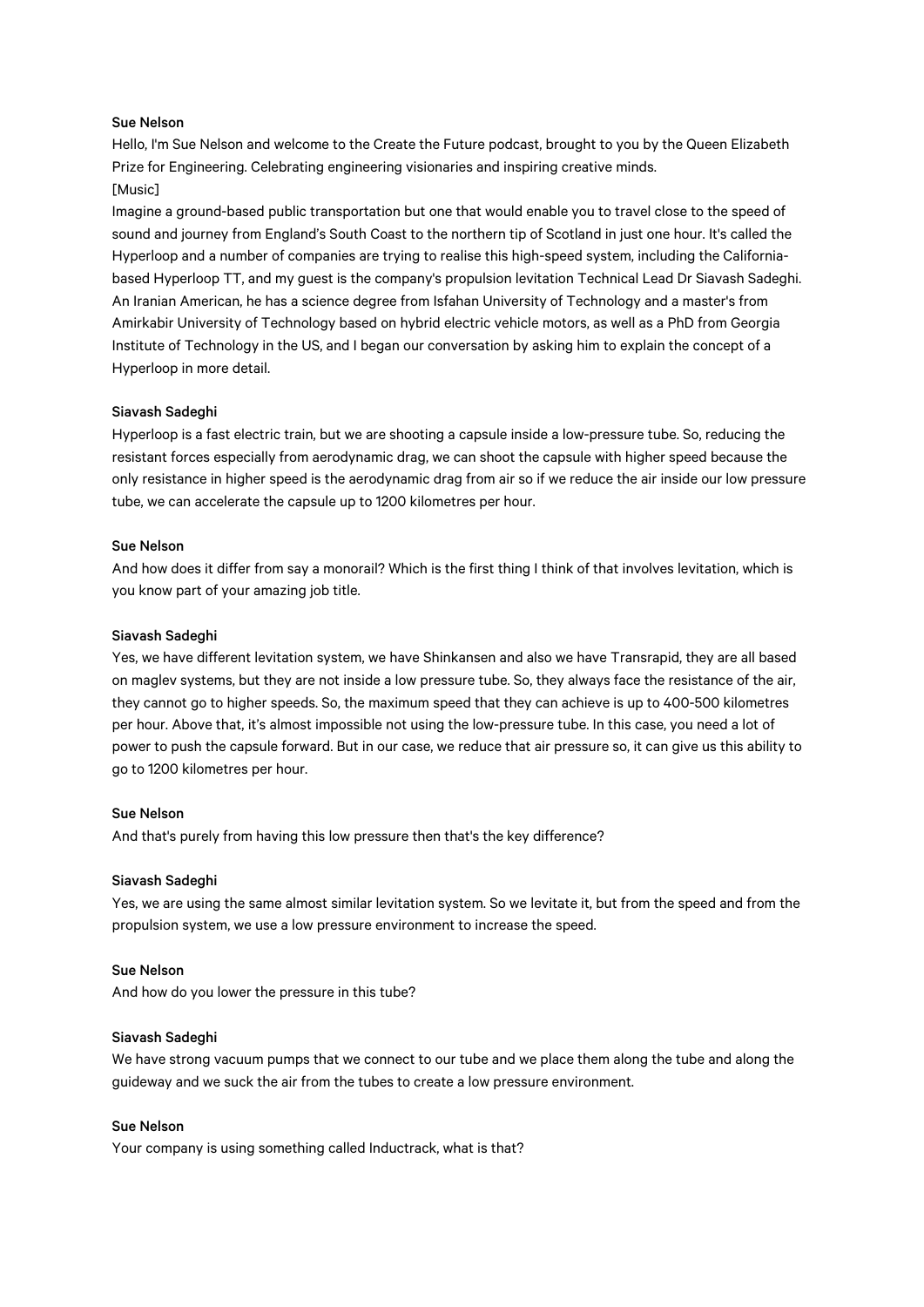## Siavash Sadeghi

Inductrack basically is a passive levitation system instead of an active system, so there is no power need to that. We are just pushing a bunch of permanent magnets over a conductive plate. And when we push arrays of magnets over a conductive plate it's going to levitate. This is called Inductrack. This is a passive levitation system. Instead of energising, putting active power into the cords and create the levitation and forces, we just use permanent magnets pushing over the conductive plate.

## Sue Nelson

And where does your technology get involved in this process?

# Siavash Sadeghi

The baseline Inductrack is using an array of permanent magnets moving over a ladder or conductive plate. So when the array of magnets are hitting those empty spaces on the ladder or track, it creates some oscillations. In my patent to that I filed for HyperloopTT we arranged a magnet on the moved somehow that we are going to damp those oscillations and we get a smooth force which impacts on the passengers comfort and also the smoothness of the drive.

# Sue Nelson

You've also got this smart material called Vibranium, which obviously, any fan of Black Panther will know is a sort of mythical element. Where does this Vibranium come in?

### Siavash Sadeghi

Vibranium is a special material that we use for our capsule body, it has a specific features that make it lighter, make it more strong and make it possible to move at 1200 kilometres per hour, our capsule material is a dual layer composite material using Vibranium.

### Sue Nelson

What a publicity stunt to say that you've got capsules made a vibranium. And what stage is your whole concept at the moment? Is it still on paper, or are you working towards a working model that can be demonstrated?

# Siavash Sadeghi

That's a very good question. So at this stage, we have built a 320 metre tube in a Toulouse, France and we already tested the vacuum and we vacuum the air inside that 320 metre tube to almost 10 pascals. So we tested down on the proportion and levitation, we have done quite a job and we developed our concept or linear motor system or levitation system. And we started some prototyping already, we have prototype, one metre of our motor already and we are testing that one in Toulouse, France. It's a huge concept, if we look at this technology, our motor is going to provide about 10 to 12 megawatt power. So it's not only one metre machine, right, it's going to be a series of motors connected to each other to create that much power. If you look at the capsule itself, to lift the capsule, we need about 600 kilogrammes of magnets on there to just lift the capsule. So it's a huge project, but we are doing some prototyping, we are working on a stability analysis and designing our damping system and suspension system. We are working with experts in different countries to develop our suspension and damping system to not going through the paths that previous companies have gone you know, we are getting feedback from Lois Livermore National Lab, we are getting feedback from General Atomics Inductrack too**,** we are using those feedbacks. And based on those feedbacks, we try to go to the analysis that can lead us to a stability because stability is the most important part in Inductrack concept.

#### Sue Nelson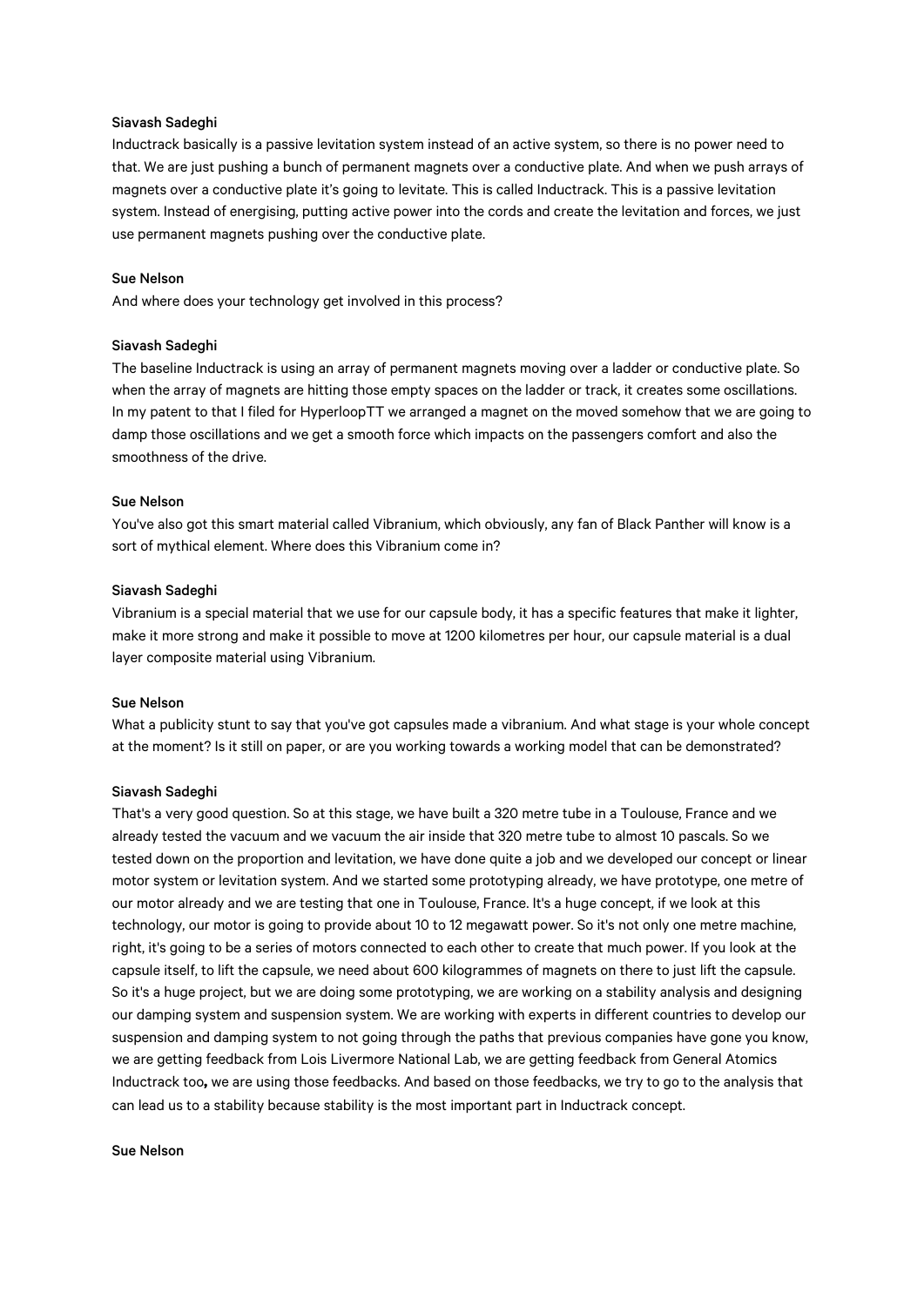It's no coincidence that the company you work for was founded the same year that Elon Musk set out this big challenge to everybody to rally around this technology and get this Hyperloop built. Is Elon Musk a personal inspiration for you as an engineer or is there someone else that really fired your love of what you do?

### Siavash Sadeghi

I got interested in engineering and especially on the motors and controls and electronics from high school, I chose to be an electrical engineer at that time, going to the schools in my country and coming here for the PhD to continue on this subject. I'm always looking for new technologies. If you look at my background, I'm always challenging myself by moving from one company to another company to just test different technologies, you know, from automotive, to medical, medical to energy generation, and aerospace and then transportation and Hyperloop. I always looking for technology. But for Hyperloop. Yes. So it was Elon Musk when he was talking about a bullet train and going to 1200 kilometre per hour, it was insane. And when I reached out by a recruiter at Hyperloop TT, I said, "Oh, that's the one I was looking for, joining a company to develop the technology that it's way beyond the market right now".

#### Sue Nelson

Yes, even though levitation and this form of technology this is based on, I know that the low pressure is new, that's been around for quite a while but there is something futuristic about it, isn't it is that would appeal to you that you're taking the technology further?

#### Siavash Sadeghi

Yes, actually, there was some cartoons if you look back in 1940s, some sketches from different people that they were talking about this concept is, so it's not new. But if we look at the speed, you know, we are talking about a speed of sound right on the ground like an aeroplane on the ground ball much quieter, smooth, low noise and very clean, actually, it's a clean energy that we can use. It's kind of futuristic. And that's why only one person or two person cannot design the Hyperloop, in my opinion. It's a work that many partners from different industries should be involved with to do part of that, and just putting all these pieces together to make it happen.

# Sue Nelson

And what is it about motors that's kept you so interested for 25 years now?

## Siavash Sadeghi

Yes. First of all, it's a clean technology, So look at the electric vehicles, right, so you are removing the pollution from your electric vehicle when you start it in your garage. This is beauty of the electric motors, right. The electric motor, you know, when I was in bachelor degree, you know, I was working with those machines, when I'm looking at the performance when I'm looking at their technology that they have that you can create different designs, you can create different performances, you can have linear type, you can have rotary type, these are interesting for me. And when I'm looking at these technologies, it's interesting. That's why I always be with the motors and controllers and inverters.

#### Sue Nelson

Absolutely. And I noticed among your qualifications, that you have such a certificate in inventive problem solving, which rather like your job title, is another fantastic title for something. Now, what does that certificate actually involve, can you teach somebody to be inventive?

## Siavash Sadeghi

We had a training session with a company called TRIZ. And TRIZ, actually, they were teaching us how we can solve the problem with the simple method. So, we formulate basically the problem. And based on what we have,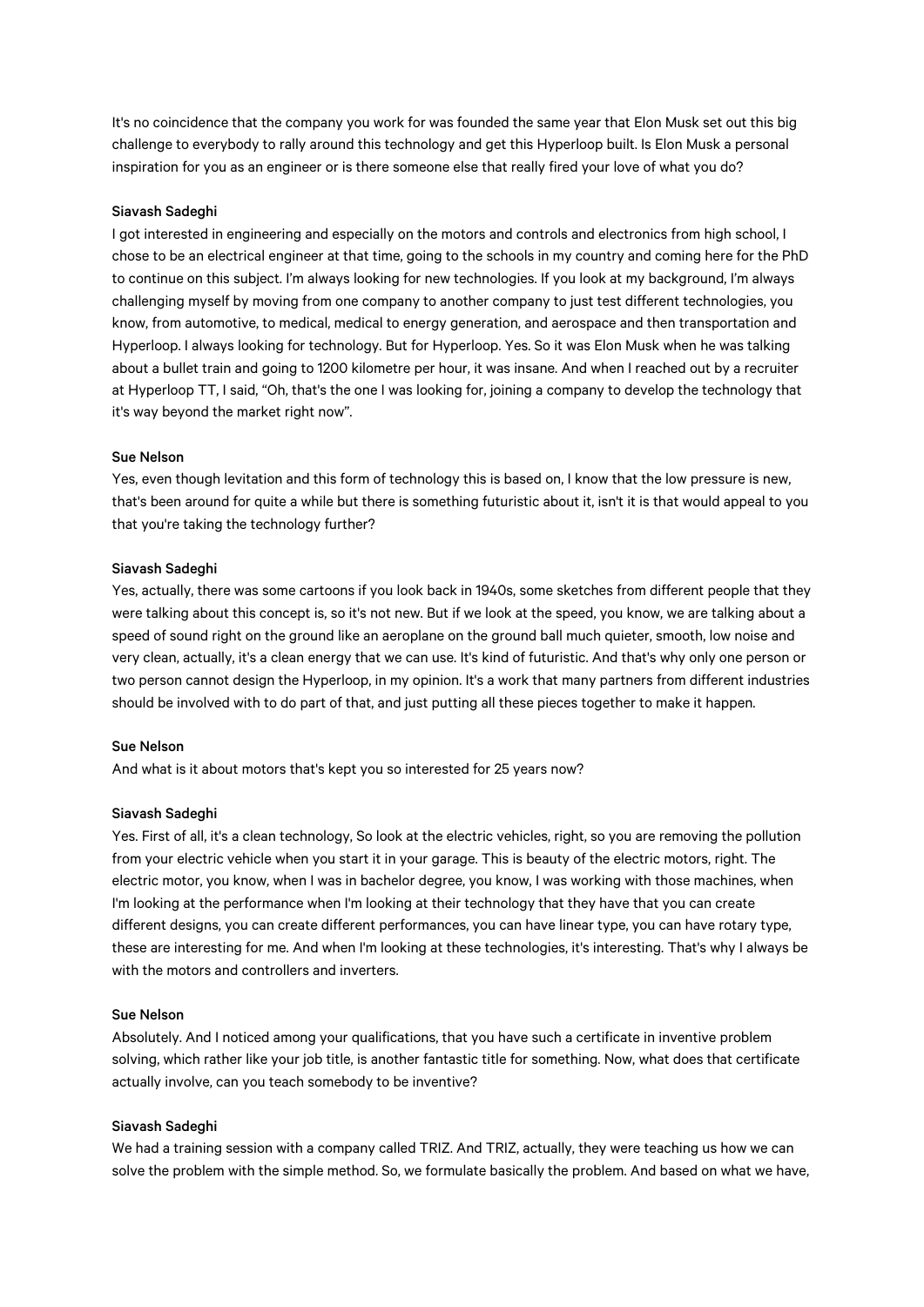what methods we have, what is now in our hand, how we can solve that problem. It's a very interesting method. It's called TRIZ. And when we were facing a problem, we just formulate down there are some equations, you answer to some questions. And based on that, at the end, you will find the answer easily.

#### Sue Nelson

Now, you mentioned that, you know, you'd moved, the reason you'd made so many moves was to sort of stretch yourself and you've worked at General Motors, Honeywell. Which was the sort of job that you did that you think, "gosh, I learned a lot from that one and that pushed me to where I am today".

### Siavash Sadeghi

Honestly, each company I learned a lot. And always when I go to interview they ask about that. I'm saying that in each position, I learned a lot. I was always working on new things. And when that new things ended, I'm just leaving that company and going into another company. So in General Motors, what was fantastic working with expert over there on the motors and controllers and then moving to Honeywell working on the aerospace, an aeroplane, and the power electronics and motors that they are gonna use in aerospace. It was amazing, you know, they have different requirements, they have different capabilities, they need a special design, then moving to Hyperloop right. So, Hyperloop was a different area that I was looking for, because I was moving from rotary electric motors to linear electric motors that was new and also very challenging for me, it opens another door for me.

## Sue Nelson

You may be aware that the Queen Elizabeth Prize for Engineering 2022 was awarded to Dr Masato Sagawa for his pioneering work in permanent magnets, how crucial a role do they play in Hyperloop technology?

### Siavash Sadeghi

Yeah, so the heart of the Hyperloop is the propulsion and levitation system, and basically the system and mechanism that we are using for the levitation pushing the vehicle, both are using permanent magnets. Permanent magnets are very important for Hyperloop and Hyperloop technology. The reason behind that is that you cannot get the power density required that you can get from permanent magnets from other technologies. For sure, we are also doing some research on non-magnetic propulsion system to see if we can replace those permanent magnet machine with non-permanent magnet machine as we as I did for other companies to basically save the magnets somehow on the propulsion system. But at this moment, we haven't had a design that we can use a non-magnet mechanism.

# Sue Nelson

Now you are from Iran. What sort of an attitude does Iran have towards engineering? Is it a profession? That's considered with the respect it deserves?

#### Siavash Sadeghi

That's a very good question. You know, most of motor designers in California, at least I know, like 80% of them are Iranian. When we go to high school, there is a pressure from the families that either you should be an engineer or a doctor. And when you want to go to the engineering world, they are saying that the only engineering that can benefit you is electrical engineering, mechanical engineering and civil engineering and computer engineering. This is just mentality over there that if you want to be successful, and you want to get a job, and you know, make money in the future, it's best to go to these four basically major in engineering. So most engineers and most students in Iran, when they want to choose their major in schools, they usually go for these four types of engineering.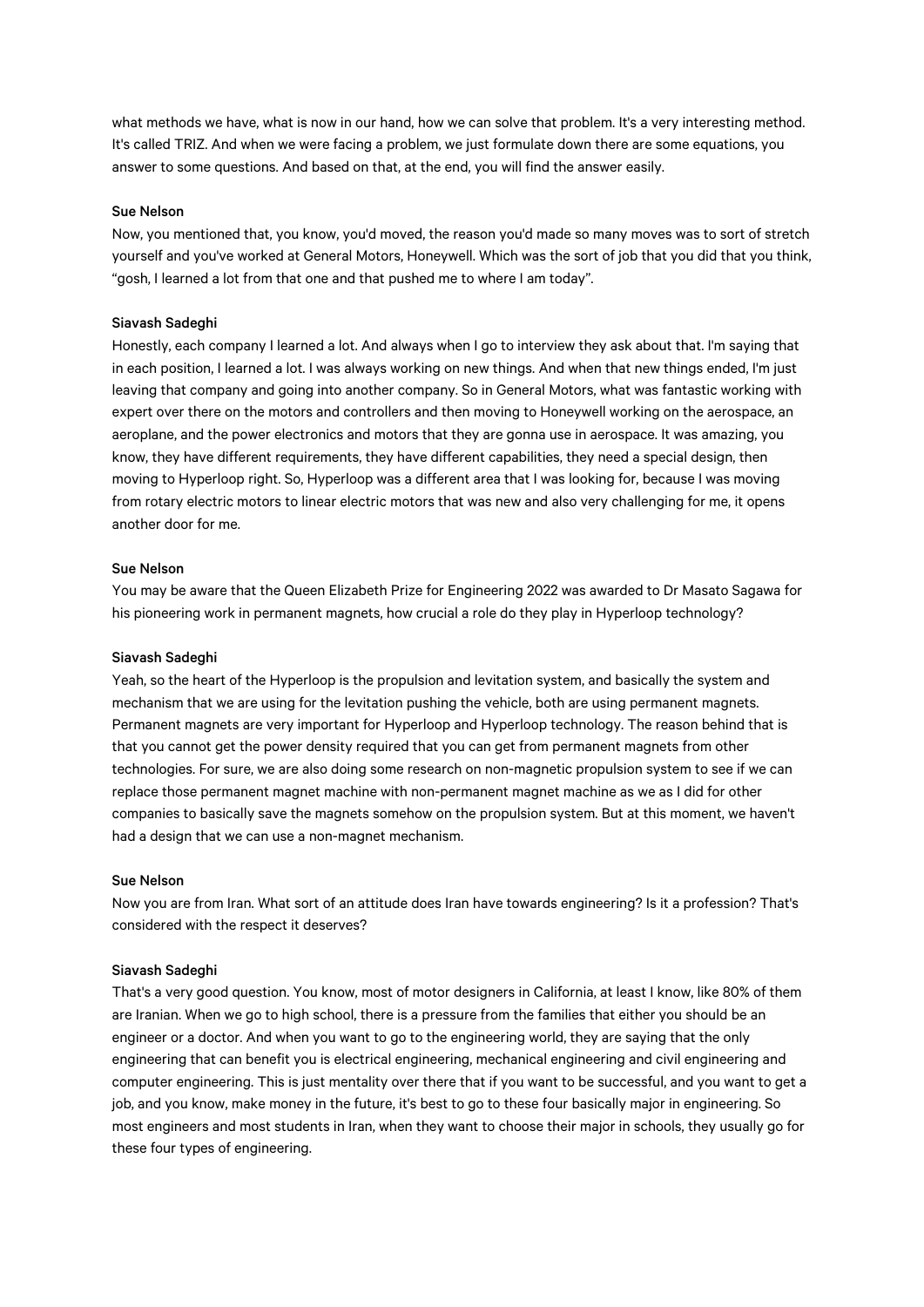## Sue Nelson

So it sounds as though it is in the same way as countries like India, where people really do regard engineering as a good profession for a young generation to study.

#### Siavash Sadeghi

Yes, that's true.

# Sue Nelson

Is there a different approach do you find, now that you're living in the United States?

### Siavash Sadeghi

Yes, the United States is different, right? So, in the United States, you can be successful almost in any majors, right. You don't have that pressure that you have in Iran anymore. You know, I always talking to my daughter, and she's saying that, you know, "I don't like math. I don't want to be an engineer". So okay, that's fine. Here is not Iran that we can push our kids to go to engineering or being a doctor, right. But we just provide the environment that they can choose, basically, this is engineering. I took my daughter to Hyperloop, showed her around, look at the Hyperloop, this is Hyperloop technology. And she got interested to that technology, you know, how cool is that technology? And after they she said, "Oh, I want to be an engineer". So I didn't push her. She said "I want to be an engineer, I'm gonna work on Hyperloop". So looking at those environments and getting kids familiar with the technologies always good. At Hyperloop TT, one of the work that we did in the past was bringing kids and teenagers to the Hyperloop, giving them a tour that they see the technology, how cool is that, sitting in the capsule concept. And it was very good. It was very motivating for them.

#### Sue Nelson

Well, it just sort of capture the imagination, doesn't it? What's your next big stage, obviously, you've been doing this work in Toulouse and testing the tunnel part of it and getting the pressure right, what will be your next big project?

#### Siavash Sadeghi

Yeah, the next part that we are working on that we are finalising our propulsion design, our linear motor design, and we are testing or levitation concept with a research centre in Italy. Once we get those finalised, then we go ahead with the prototyping. So that 320-metre test rack that we have in Toulouse next step is building the propulsion inside and building a capsule to test the propulsion and levitation inside the 320 metre. But in parallel, we are also working on some feasibility study on the five kilometre and 125 kilometre track. Also in US we did a study on the Cleveland Chicago for 550 kilometre, that feasibility study has been done. And as I said, next stage, we are going to prototype our propulsion and levitation system to test it in Toulouse, France.

# Sue Nelson

That's quite exciting, isn't it? And I know this is an impossible question to ask because it's like saying, "how long is a piece of string" but when would you hope in an ideal world that you'll see a working system up and running somewhere around the world.

## Siavash Sadeghi

The timeline that we would expect to see a Hyperloop working, I could say 2028. In five to six years.

Sue Nelson That soon?